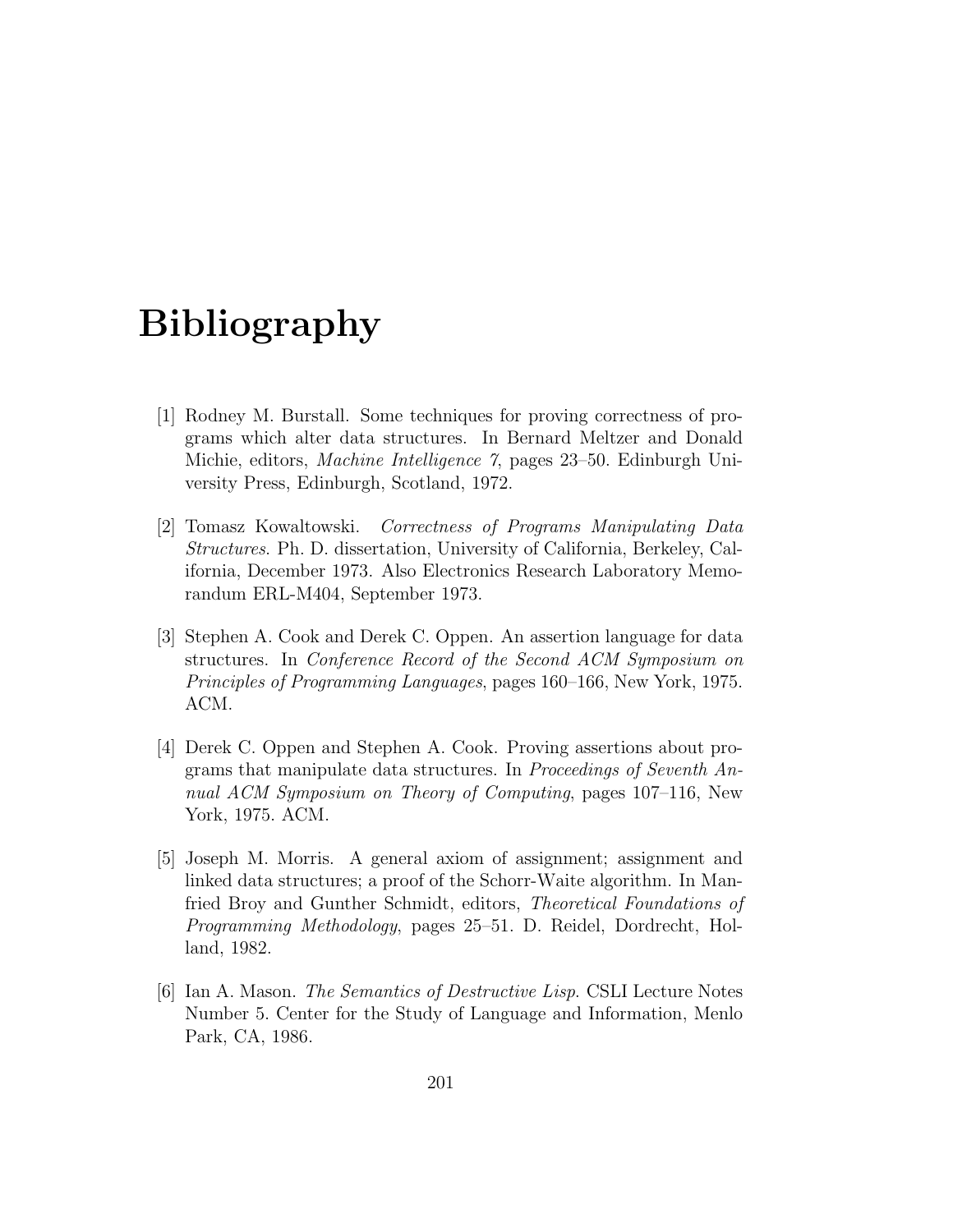- [7] Ian A. Mason. Verification of programs that destructively manipulate data. Science of Computer Programming, 10(2):177–210, April 1988.
- [8] Ian A. Mason and Carolyn Talcott. Equivalence in functional languages with effects. *Journal of Functional Programming*, 1(3):287–327, July 1991.
- [9] Furio Honsell, Ian A. Mason, Scott Smith, and Carolyn Talcott. A variable typed logic of effects. Information and Computation, 119(1):55–90, May 15, 1995.
- [10] Ian A. Mason. A first order logic of effects. Theoretical Computer Science, 185(2):277–318, October 20, 1997.
- [11] Andrew M. Pitts and Ian D. B. Stark. Operational reasoning for functions with local state. In Andrew D. Gordon and Andrew M. Pitts, editors, Higher Order Operational Techniques in Semantics, pages 227– 273. Cambridge University Press, 1998.
- [12] Ian D. B. Stark. Names and Higher-Order Functions. Ph. D. dissertation, University of Cambridge, Cambridge, England, December 1994.
- [13] Ian D. B. Stark. Categorical models for local names. Lisp and Symbolic Computation, 9(1):77–107, February 1996.
- [14] Ian D. B. Stark. Names, equations, relations: Practical ways to reason about new. Fundamenta Informaticae, 33:369–396, 1998.
- [15] C. A. R. Hoare. An axiomatic basis for computer programming. Communications of the ACM, 12(10):576–580 and 583, October 1969.
- [16] C. A. R. Hoare. Proof of a program: FIND. Communications of the ACM, 14(1):39–45, January 1971.
- [17] Robert W. Floyd. Assigning meanings to programs. In J. T. Schwartz, editor, Mathematical Aspects of Computer Science, volume 19 of Proceedings of Symposia in Applied Mathematics, pages 19–32, Providence, Rhode Island, 1967. American Mathematical Society.
- [18] Peter Naur. Proof of algorithms by general snapshots. BIT, 6:310–316, 1966.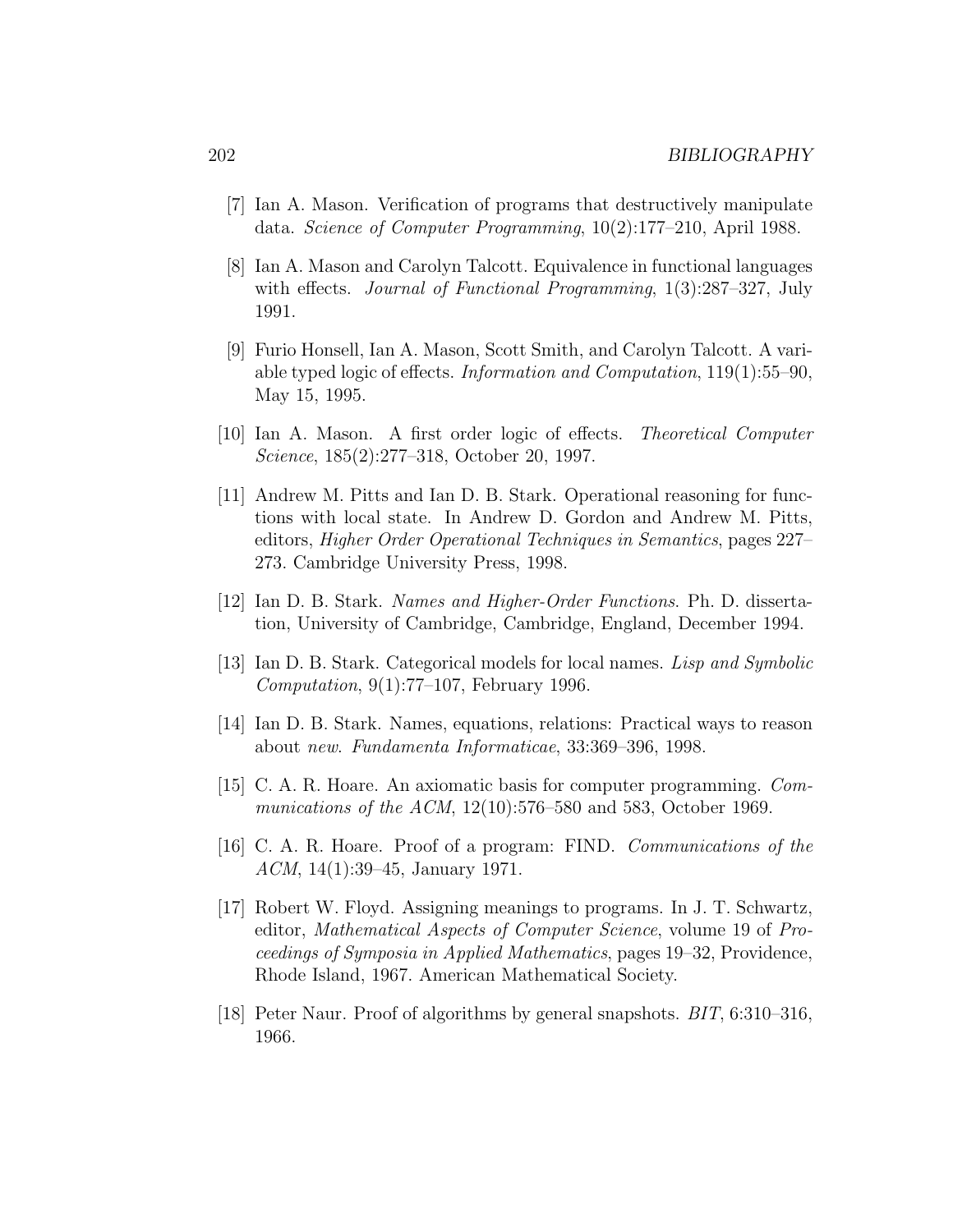- [19] D. I. Good. Towards a Man-machine System for Proving Program Correctness. Ph. D. dissertation, University of Wisconsin, Madison, Wisconsin, 1970.
- [20] Samin Ishtiaq and Peter W. O'Hearn. BI as an assertion language for mutable data structures. In Conference Record of POPL 2001: The 28th ACM SIGPLAN-SIGACT Symposium on Principles of Programming Languages, pages 14–26, New York, 2001. ACM.
- [21] John C. Reynolds. Intuitionistic reasoning about shared mutable data structure. In Jim Davies, Bill Roscoe, and Jim Woodcock, editors, Millennial Perspectives in Computer Science, pages 303–321, Houndsmill, Hampshire, 2000. Palgrave.
- [22] Peter W. O'Hearn and David J. Pym. The logic of bunched implications. Bulletin of Symbolic Logic, 5(2):215–244, June 1999.
- [23] David J. Pym. The Semantics and Proof Theory of the Logic of Bunched Implications. Applied Logic Series. Kluwer Academic Publishers, Boston, Massachusetts, 2002. (to appear).
- [24] Peter W. O'Hearn, John C. Reynolds, and Hongseok Yang. Local reasoning about programs that alter data structures. In Laurent Fribourg, editor, Computer Science Logic, volume 2142 of Lecture Notes in Computer Science, pages 1–19, Berlin, 2001. Springer-Verlag.
- [25] Hongseok Yang and Peter W. O'Hearn. A semantic basis for local reasoning. In M. Nielsen and U. Engberg, editors, Foundations of Software Science and Computation Structures, volume 2303 of Lecture Notes in Computer Science, pages 402–416, Berlin, 2002. Springer-Verlag.
- [26] John C. Reynolds and Peter W. O'Hearn. Reasoning about shared mutable data structure (abstract of invited lecture). In Fritz Henglein, John Hughes, Henning Makholm, and Henning Niss, editors, SPACE 2001: Informal Proceedings of Workshop on Semantics, Program Analysis and Computing Environments for Memory Management, page 7. IT University of Copenhagen, 2001. The slides for this lecture are available at ftp://ftp.cs.cmu.edu/user/jcr/spacetalk.ps.gz.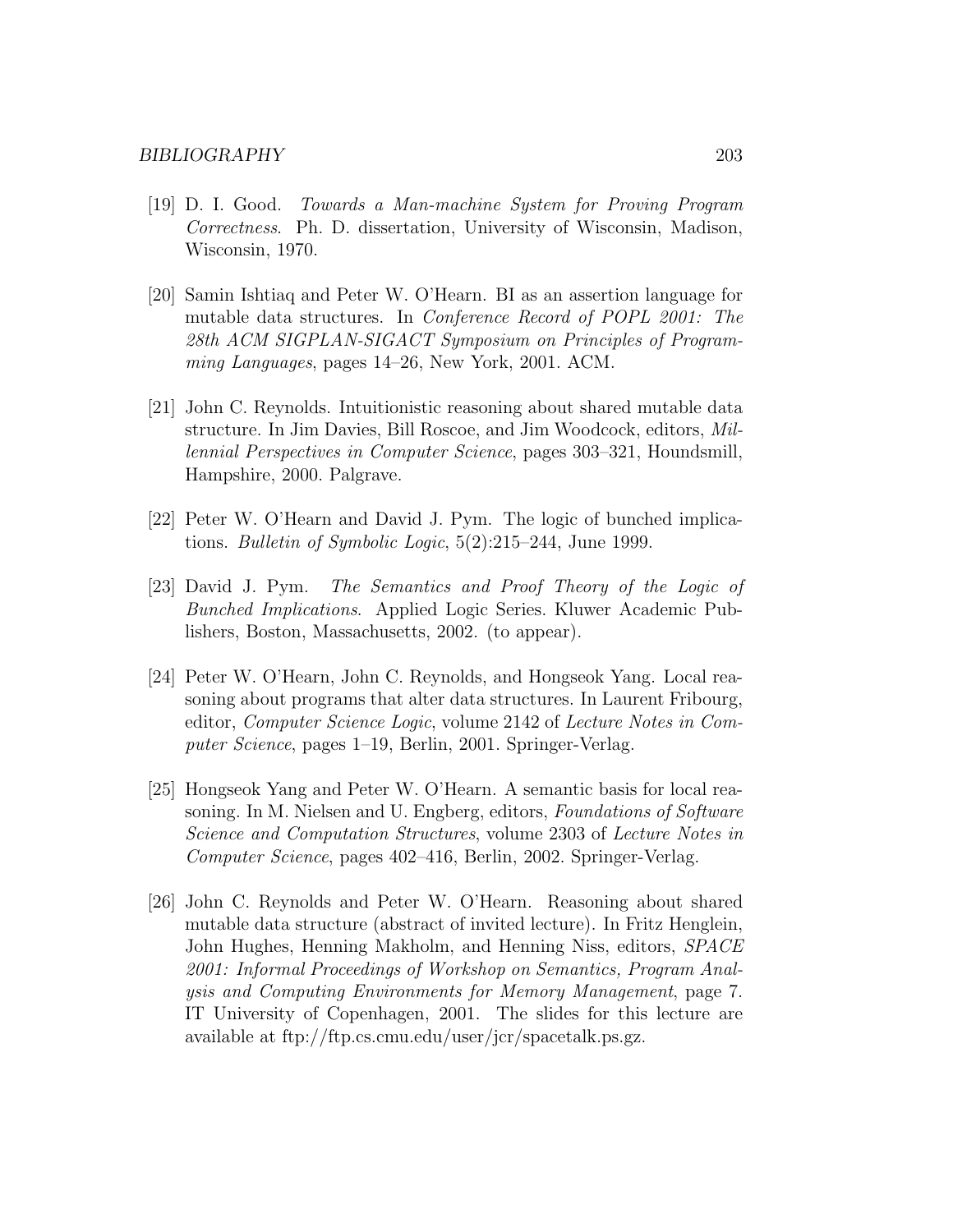- [27] H. Schorr and William M. Waite. An efficient machine-independent procedure for garbage collection in various list structures. Communications of the ACM, 10:501–506, 1967.
- [28] Hongseok Yang. An example of local reasoning in BI pointer logic: The Schorr-Waite graph marking algorithm. In Fritz Henglein, John Hughes, Henning Makholm, and Henning Niss, editors, SPACE 2001: Informal Proceedings of Workshop on Semantics, Program Analysis and Computing Environments for Memory Management, pages 41–68. IT University of Copenhagen, 2001.
- [29] Hongseok Yang. Local Reasoning for Stateful Programs. Ph. D. dissertation, University of Illinois, Urbana-Champaign, Illinois, July 2001.
- [30] C. J. Cheney. A nonrecursive list compacting algorithm. Communications of the ACM, 13(11):677–678, November 1970.
- [31] Noah Torp-Smith, Lars Birkedal, and John C. Reynolds. Local reasoning about a copying garbage collector. ACM Transactions on Programming Languages and Systems, 30(4):24:1–58, 2008.
- [32] Carsten Varming and Lars Birkedal. Higher-order separation logic in Isabelle/HOLCF. To appear in the Proceedings of the 24th Annual Conference on Mathematical Foundations of Programming Semantics, Electronic Notes in Theoretical Computer Science, http://www.elsevier.{nl,com}/locate/entcs, 2008.
- [33] Cristiano Calcagno, Hongseok Yang, and Peter W. O'Hearn. Computability and complexity results for a spatial assertion language for data structures. In Ramesh Hariharan, Madhavan Mukund, and V. Vinay, editors, FST TCS 2001: Foundations of Software Technology and Theoretical Computer Science, volume 2245 of Lecture Notes in Computer Science, pages 108–119, Berlin, 2001. Springer-Verlag.
- [34] John C. Reynolds. Separation logic: A logic for shared mutable data structures. In Proceedings Seventeenth Annual IEEE Symposium on Logic in Computer Science, pages 55–74, Los Alamitos, California, 2002. IEEE Computer Society.
- [35] Peter W. O'Hearn, Hongseok Yang, and John C. Reynolds. Separation and information hiding. In Conference Record of POPL 2004: The 31st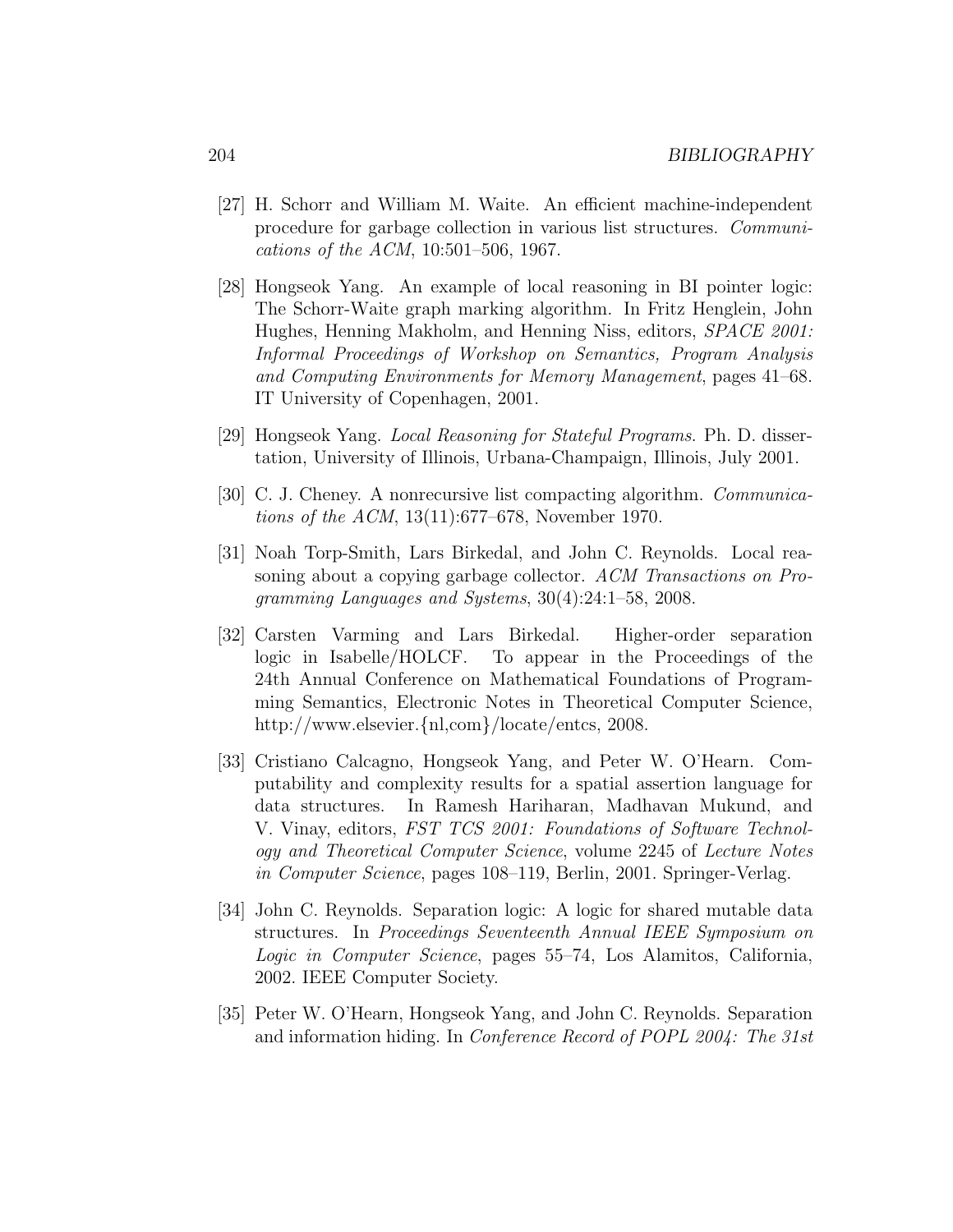ACM SIGPLAN-SIGACT Symposium on Principles of Programming Languages, pages 268–280, New York, 2004. ACM Press.

- [36] Peter W. O'Hearn, Hongseok Yang, and John C. Reynolds. Separation and information hiding. To appear in the ACM Transactions on Programming Languages and Systems, 2009.
- [37] Aleksandar Nanevski, Greg Morrisett, and Lars Birkedal. Hoare type theory, polymorphism and separation. To appear in the the Journal of Functional Programming, 2007.
- [38] Kasper Svendsen, Alexandre Buisse, and Lars Birkedal. Verifying design patterns in Hoare type theory. Report TR-2008-112, IT University of Copenhagen, Copenhagen, Denmark, October 2008.
- [39] Rasmus Lerchedahl Petersen, Lars Birkedal, Aleksandar Nanevski, and Greg Morrisett. A realizability model of impredicative Hoare type theory. In Proceedings of ESOP 2008, 2008.
- [40] Aleksandar Nanevski, Greg Morrisett, and Lars Birkedal. Polymorphism and separation in Hoare type theory. In ICFP '06: Proceedings of the Eleventh ACM SIGPLAN International Conference on Functional Programming, pages 62–73, New York, 2006. ACM.
- [41] Lars Birkedal, Noah Torp-Smith, and Hongseok Yang. Semantics of separation-logic typing and higher-order frame rules for Algol-like languages. Logical Methods in Computer Science, 2(5:1), August 2006.
- [42] Lars Birkedal and Hongseok Yang. Relational parametricity and separation logic. Logical Methods in Computer Science, 4(2:6):1–27, 2008.
- [43] Hongseok Yang. Relational separation logic. Theoretical Computer Science, 375(1–3):308–334, May 2007.
- [44] John C. Reynolds. Types, abstraction and parametric polymorphism. In R. E. A. Mason, editor, Information Processing 83, pages 513–523, Amsterdam, 1983. Elsevier Science Publishers B. V. (North-Holland).
- [45] P. Nick Benton and B. Leperchey. Relational reasoning in a nominal semantics for storage. In Proceedings of the Seventh International Conference on Typed Lambda Calculi and Applications (TLCA'05), volume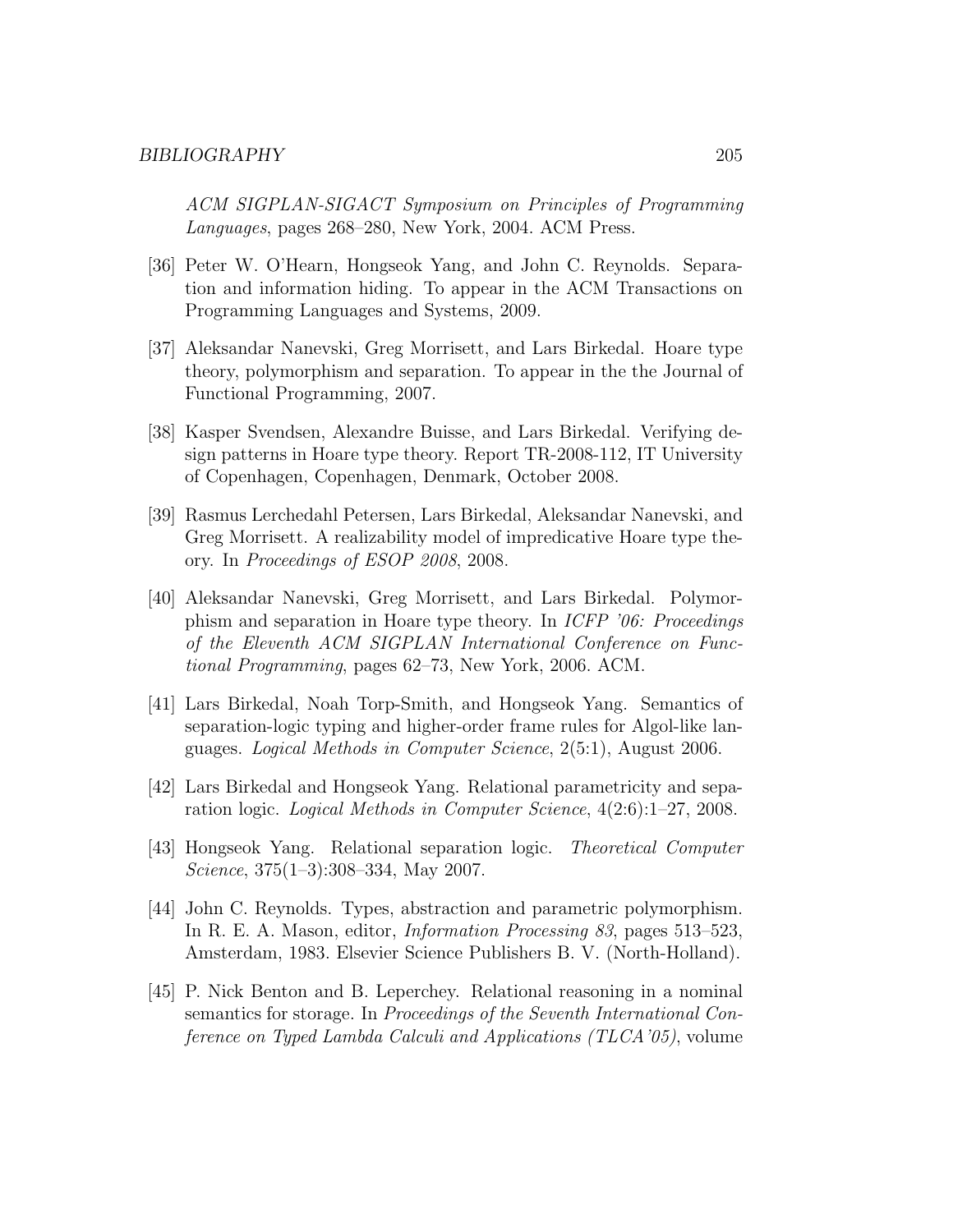3461 of Lecture Notes in Computer Science, Berlin, 2005. Springer-Verlag.

- [46] Bodil Biering, Lars Birkedal, and Noah Torp-Smith. Bi-hyperdoctrines, higher-order separation logic, and abstraction. ACM Transactions on Programming Languages and Systems, 29(5):24:1–35, 2007.
- [47] Bernard Reus and J. Schwinghammer. Separation logic for higherorder state. In Proceedings CSL'06, volume 4207 of Lecture Notes in Computer Science, pages 575–590, Berlin, 2006. Springer-Verlag.
- [48] Lars Birkedal, Bernard Reus, J. Schwinghammer, and Hongseok Yang. A simple model of separation logic for higher-order store. In Proceedings of the 35th International Colloquium on Automata, Languages and Programming, volume 5126 of Lecture Notes in Computer Science, pages 348–360, Berlin, July 2008. Springer-Verlag.
- [49] Ivana Mijajlović and Noah Torp-Smith. Refinement in a separation context. In SPACE 2004: Informal Proceedings of Second Workshop on Semantics, Program Analysis and Computing Environments for Memory Management, 2004.
- [50] Ivana Mijajlović, Noah Torp-Smith, and Peter W. O'Hearn. Refinement and separation contexts. In Kamal Lodaya and Meena Mahajan, editors, FSTTCS 2004: Foundations of Software Technology and Theoretical Computer Science, volume 3328 of Lecture Notes in Computer Science, pages 421–433, Berlin, 2004. Springer-Verlag.
- [51] Ivana Mijajlović and Hongseok Yang. Data refinement with low-level pointer operations. In Proceedings of the 3rd Asian Symposium on Programming Languages, volume 3780 of Lecture Notes in Computer Science, pages 19–36, Berlin, 2005. Springer-Verlag.
- [52] Matthew J. Parkinson and Gavin Bierman. Separation logic and abstraction. In Conference Record of POPL 2005: The 32nd ACM SIGPLAN-SIGACT Symposium on Principles of Programming Languages, pages 247–258, New York, 2005. ACM Press.
- [53] Matthew J. Parkinson. Local Reasoning in Java. Ph. D. dissertation, University of Cambridge, Cambridge, England, August 2005.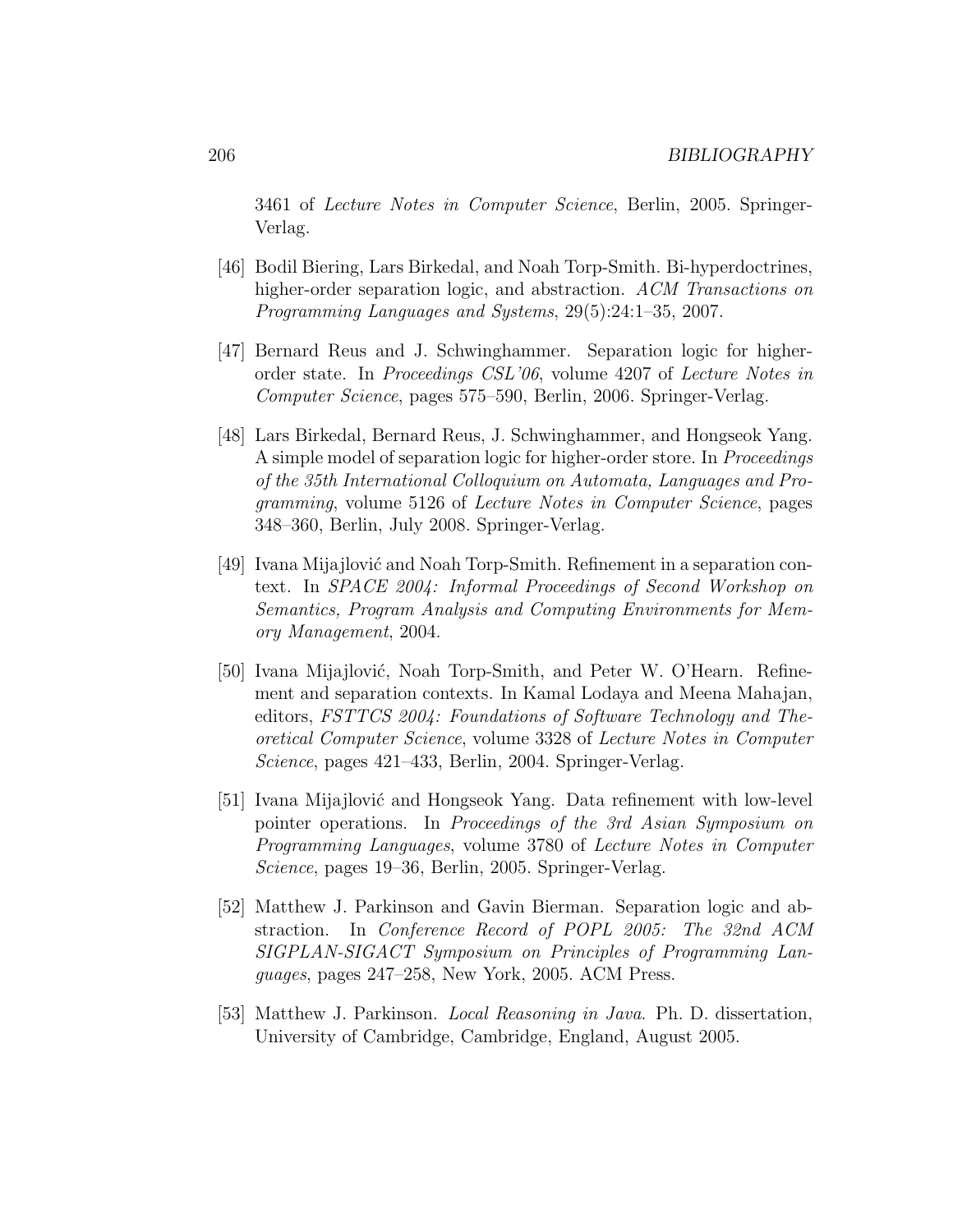- [54] Matthew J. Parkinson and Gavin Bierman. Separation logic, abstraction, and inheritance. In Conference Record of POPL 2008: The 35th ACM SIGPLAN-SIGACT Symposium on Principles of Programming Languages, New York, 2008. ACM Press.
- [55] Erich Gamma, Richard Helm, Ralph Johnson, and John Vlissides. Design Patterns: Elements of Reusable Object-Oriented Software. Addison-Wesley, Reading, Massachusetts, 1995.
- [56] Neelakantan R. Krishnaswami. Reasoning about iterators with separation logic. In SAVCBS '06: Proceedings of the 2006 Conference on Specification and Verification of Component-Based Systems, pages 83–86, New York, 2006. ACM.
- [57] Neelakantan R. Krishnaswami, Lars Birkedal, and Jonathan Aldrich. Modular verification of the subject-observer pattern via higher-order separation logic. Unpublished draft, presented at the FTFJP 2007 Workshop, 2007.
- [58] Neelakantan R. Krishnaswami, Jonathan Aldrich, Lars Birkedal, Kasper Svendsen, and Alexandre Buisse. Design patterns in separation logic. To appear in Types for Language Design and Implementation (TLDI), 2009.
- [59] Peter W. O'Hearn. Resources, concurrency and local reasoning. In  $CONCUR~2004 - Concurrency Theory, Proceedings of the 15th Inter$ national Conference, volume 3170 of Lecture Notes in Computer Science, pages 49–67, Berlin, 2004. Springer-Verlag.
- [60] Stephen D. Brookes. A semantics for concurrent separation logic. In  $CONCUR~2004 - Concurrency Theory, Proceedings of the 15th Inter$ national Conference, volume 3170 of Lecture Notes in Computer Science, pages 16–34, Berlin, 2004. Springer-Verlag.
- [61] Matthew J. Parkinson, Richard Bornat, and Peter W. O'Hearn. Modular verification of a non-blocking stack. In Conference Record of POPL 2007: The 34th ACM SIGPLAN-SIGACT Symposium on Principles of Programming Languages, New York, 2007. ACM Press.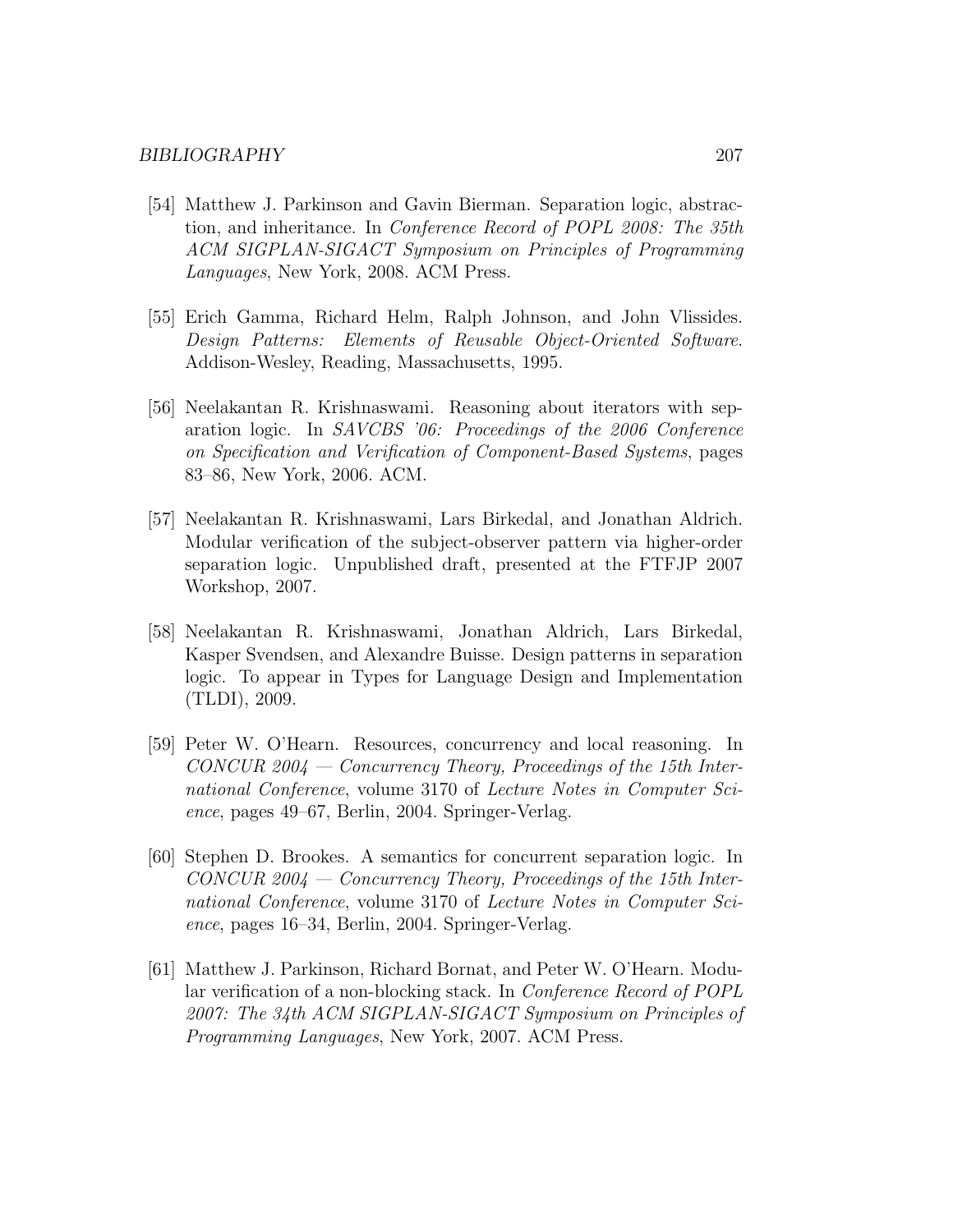- [62] Cliff B. Jones. Specification and design of (parallel) programs. In R. E. A. Mason, editor, Information Processing 83, Amsterdam, 1983. Elsevier Science Publishers B. V. (North-Holland).
- [63] Viktor Vafeiadis and Matthew J. Parkinson. A marriage of rely/guarantee and separation logic. In CONCUR  $2007 - Concur$ rency Theory, Proceedings of the 18th International Conference, Lecture Notes in Computer Science, Berlin, 2007. Springer-Verlag.
- [64] Cristiano Calcagno, Viktor Vafeiadis, and Matthew J. Parkinson. Modular safety checking for fine-grained concurrency. In Proceedings SAS 2007, 2007.
- [65] Xinyu Feng. Local rely-guarantee reasoning. To appear in Conference Record of POPL 2009: The 36th ACM SIGPLAN-SIGACT Symposium on Principles of Programming Languages, 2009.
- [66] J. Hayman and Glynn Winskel. Independence and concurrent separation logic. In Proceedings 21st Annual IEEE Symposium on Logic in Computer Science, pages 147–156, Los Alamitos, California, 2006. IEEE Computer Society Press.
- [67] Harvey Tuch and Gerwin Klein. A unified memory model for pointers. In G. Sutcliffe and A. Voronkov, editors, 12th International Conference on Logic for Programming Artificial Intelligence and Reasoning, volume 3835 of Lecture Notes in Computer Science, pages 474–488, Berlin, 2005. Springer-Verlag.
- [68] Harvey Tuch, Gerwin Klein, and Michael Norrish. Types, bytes, and separation logic. In Conference Record of POPL 2007: The 34th ACM SIGPLAN-SIGACT Symposium on Principles of Programming Languages, New York, 2007. ACM Press.
- [69] Dachuan Yu, Nadeem A. Hamid, and Zhong Shao. Building certified libraries for PCC: Dynamic storage allocation. Science of Computer Programming, 50:101–127, 2004.
- [70] Cristiano Calcagno, Josh Berdine, Hongseok Yang, and Peter W. O'Hearn. Saw: The spatial assertion workbench. In Proceedings of the 2nd Workshop on Automated Verification of Critical Systems, 2002.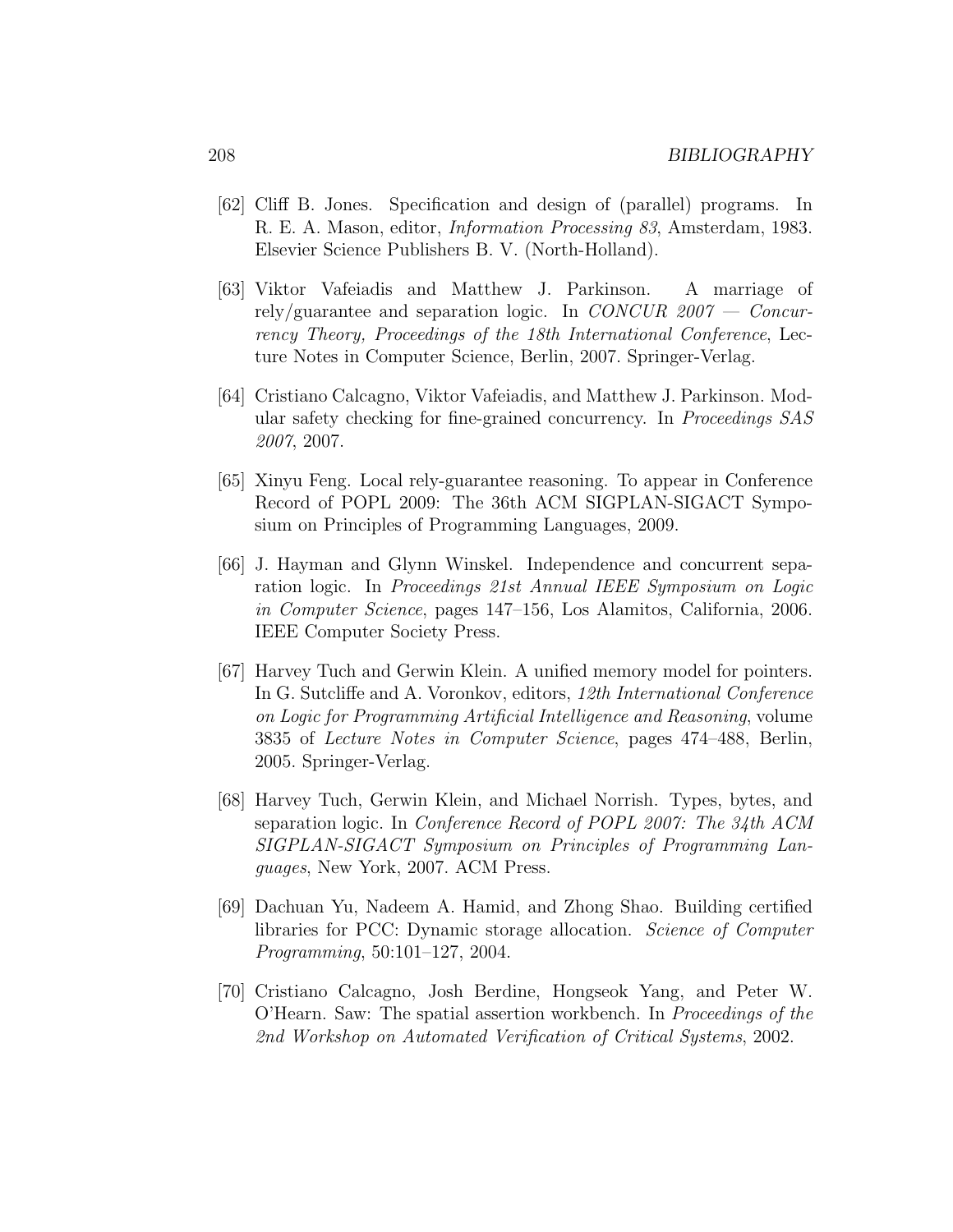- [71] Josh Berdine, Cristiano Calcagno, and Peter W. O'Hearn. A decidable fragment of separation logic. In Kamal Lodaya and Meena Mahajan, editors, FSTTCS 2004: Foundations of Software Technology and Theoretical Computer Science, volume 3328 of Lecture Notes in Computer Science, pages 97–109, Berlin, 2004. Springer-Verlag.
- [72] Oukseh Lee, Hongseok Yang, and Kwangkeun Yi. Automatic verification of pointer programs using grammar-based shape analysis. In Proceedings of the 14th European Symposium on Programming, volume 3444 of Lecture Notes in Computer Science, pages 124–140, Berlin, 2005. Springer-Verlag.
- [73] Dino Distefano, Peter W. O'Hearn, and Hongseok Yang. A local shape anaylsis based on separation logic. In Proceedings of the 12th International Conference on Tools and Algorithms for the Construction and Analysis of Systems, volume 3920 of Lecture Notes in Computer Science, pages 287–302, Berlin, 2006. Springer-Verlag.
- [74] Cristiano Calcagno, Dino Distefano, Hongseok Yang, and Peter W. O'Hearn. Beyond reachability: Shape abstraction in the presence of pointer arithmetic. In Proceedings of the 13th International Static Analysis Symposium, volume 4134 of Lecture Notes in Computer Science, pages 182–203, Berlin, 2006. Springer-Verlag.
- [75] Cristiano Calcagno, Dino Distefano, Peter W. O'Hearn, and Hongseok Yang. Footprint analysis: A shape analysis that discovers preconditions. In Proceedings of the 14th International Static Analysis Symposium, volume 4634 of Lecture Notes in Computer Science, pages 402– 418, Berlin, 2007. Springer-Verlag.
- [76] Josh Berdine, Cristiano Calcagno, Byron Cook, Dino Distefano, Peter W. O'Hearn, Thomas Wies, and Hongseok Yang. Shape analysis for composite data structures. In Proceedings of the 19th International Conference on Computer Aided Verification, volume 4590 of Lecture Notes in Computer Science, pages 178–192, Berlin, 2007. Springer-Verlag.
- [77] Hongseok Yang, Oukseh Lee, Josh Berdine, Cristiano Calcagno, Byron Cook, Dino Distefano, and Peter W. O'Hearn. Scalable shape analysis for systems code. In Proceedings of the 20th International Conference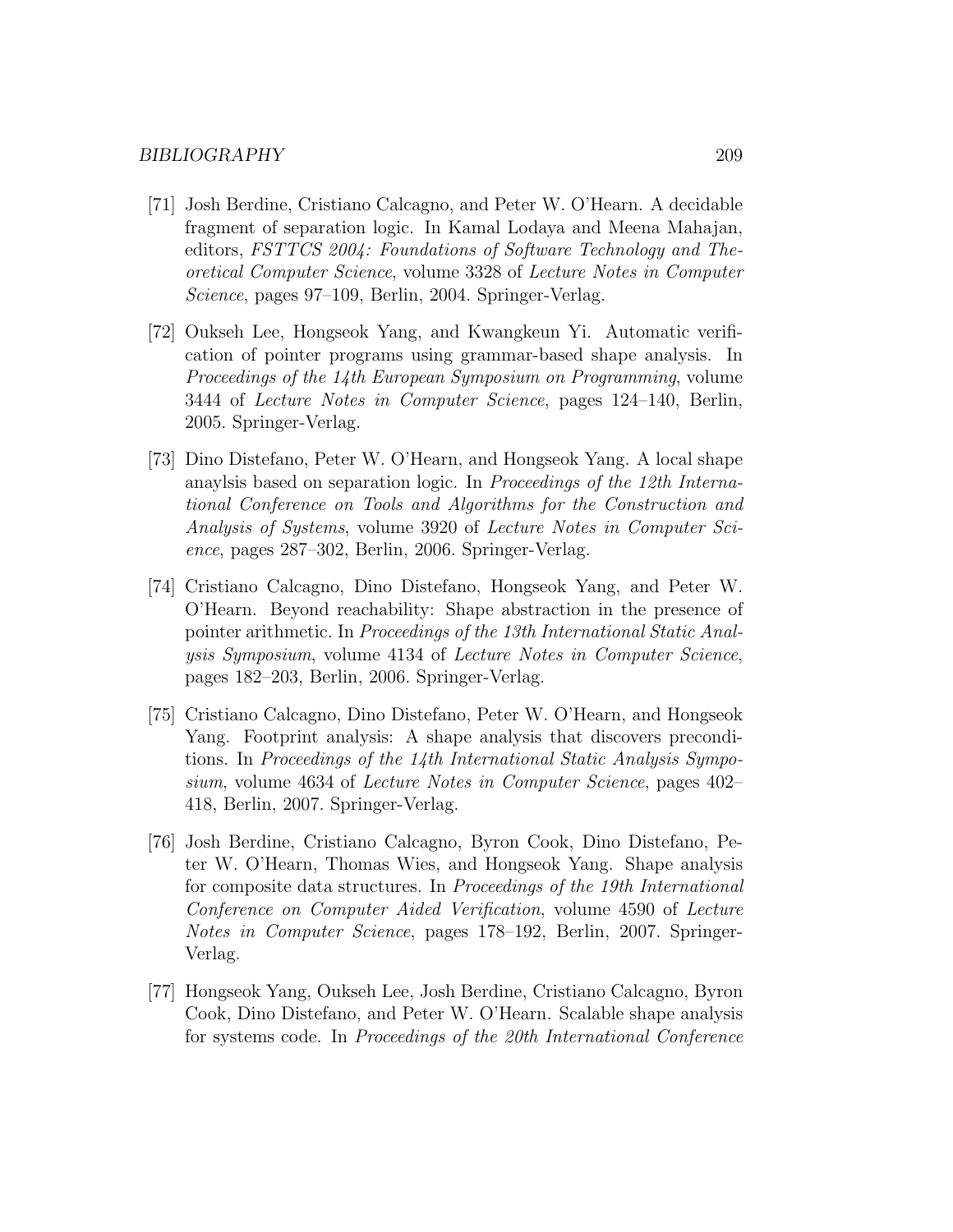on Computer Aided Verification, volume 5123 of Lecture Notes in Computer Science, pages 385–398, Berlin, 2008. Springer-Verlag.

- [78] John Boyland. Checking interference with fractional permissions. In Radhia Cousot, editor, Static Analysis: 10th International Symposium, volume 2694 of Lecture Notes in Computer Science, pages 55–72, Berlin, 2003. Springer-Verlag.
- [79] Richard Bornat, Cristiano Calcagno, Peter W. O'Hearn, and Matthew Parkinson. Permission accounting in separation logic. In Conference Record of POPL 2005: The 32nd ACM SIGPLAN-SIGACT Symposium on Principles of Programming Languages, pages 259–270, New York, 2005. ACM Press.
- [80] Richard Bornat, Cristiano Calcagno, and Hongseok Yang. Variables as resource in separation logic. In Proceedings of the 21st Annual Conference on Mathematical Foundations of Programming Semantics, volume 155 of Electronic Notes in Theoretical Computer Science, pages 247– 276, May 2006.
- [81] Matthew J. Parkinson, Richard Bornat, and Cristiano Calcagno. Variables as resource in Hoare logic. In Proceedings 21st Annual IEEE Symposium on Logic in Computer Science, Los Alamitos, California, 2006. IEEE Computer Society Press.
- [82] Cristiano Calcagno, Peter W. O'Hearn, and Hongseok Yang. Local action and abstract separation logic. In Proceedings 22nd Annual IEEE Symposium on Logic in Computer Science, pages 366–378, Los Alamitos, California, July 2007. IEEE Computer Society.
- [83] Lawrence C. Paulson. Isabelle: The next 700 theorem provers. In P. Odifreddi, editor, Logic and Computer Science, pages 361–386. Academic Press, 1990.
- [84] Michael J. Gordon. Introduction to the HOL system. In International Workshop on the HOL Theorem Proving System, pages 2–3, 1991.
- [85] T. Weber. Towards mechanized program verification with separation logic. In J. Marcinkowski and A. Tarlecki, editors, *Computer Science*  $Logic - 18th International Workshop$ , volume 3210 of Lecture Notes in Computer Science, pages 250–264, Berlin, 2004. Springer-Verlag.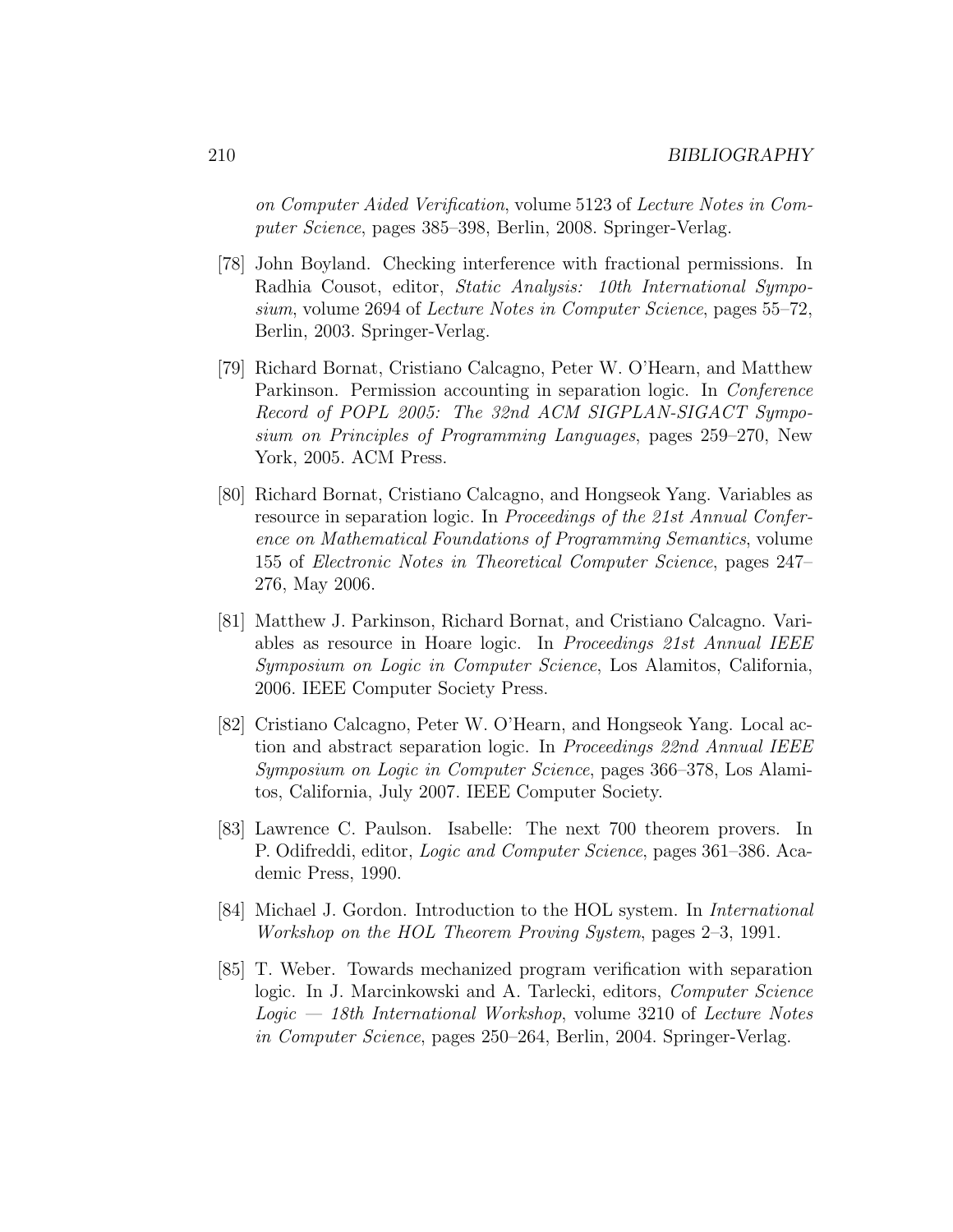- [86] N. Schirmer. Verification of Sequential Imperative Programs in Is $a$ belle/HOL. Ph. D. dissertation, Technische Universität München, Munich, Germany, 2006.
- [87] Luis Caires and L. Monteiro. Verifiable and executable specifications of concurrent objects in  $\mathcal{L}_{\pi}$ . In C. Hankin, editor, *Programming Languages* and Systems — ESOP '98, volume 1381 of Lecture Notes in Computer Science, pages 42–56, Berlin, 1998. Springer-Verlag.
- [88] Luca Cardelli and Andrew D. Gordon. Anytime, anywhere: Modal logics for mobile ambients. In Conference Record of POPL '00: The 27th ACM SIGPLAN-SIGACT Symposium on Principles of Programming Languages, pages 365–377, New York, 2000. ACM.
- [89] G. Conforti, Giorgio Ghelli, A. Albano, D. Colazzo, P. Manghi, and C. Sartiani. The query language TQL. In Proceedings of the 5th International Workshop on the Web and Databases (WebDB), Madison, Wisconsin, 2002.
- [90] Luca Cardelli, Philippa Gardner, and Giorgio Ghelli. A spatial logic for querying graphs. In Matthew Hennessy and P. Widmayer, editors, Automata, Languages and Programming, Lecture Notes in Computer Science, Berlin, 2002. Springer-Verlag.
- [91] Luca Cardelli and Giorgio Ghelli. A query language based on the ambient logic. In D. Sands, editor, Programming Languages and Systems — ESOP 2001, volume 2028 of Lecture Notes in Computer Science, pages 1–22, Berlin, 2001. Springer-Verlag.
- [92] Cristiano Calcagno, Philippa Gardner, and Uri Zarfaty. Context logic and tree update. In Conference Record of POPL 2005: The 32nd ACM SIGPLAN-SIGACT Symposium on Principles of Programming Languages, pages 271–282, New York, 2005. ACM Press.
- [93] John C. Reynolds. The Craft of Programming. Prentice-Hall International, London, 1981.
- [94] C. A. R. Hoare. Towards a theory of parallel programming. In C. A. R. Hoare and R. H. Perrott, editors, Operating Systems Techniques, volume 9 of A.P.I.C. Studies in Data Processing, pages 61–71, London, 1972. Academic Press.